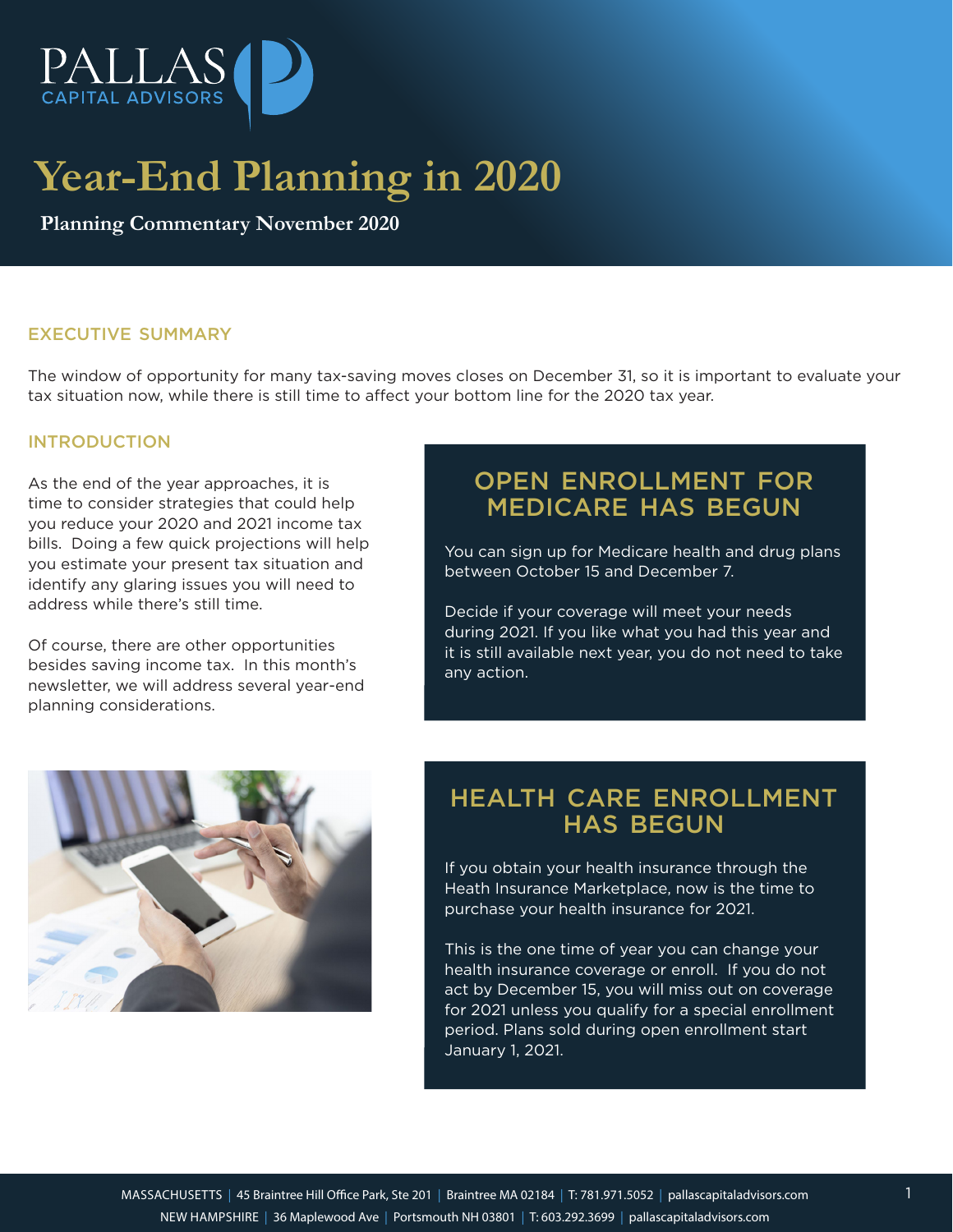# FEDERAL INCOME TAX BRACKETS



| Rate                             | <b>For Single</b><br><b>Individuals</b> | For Married Individuals Filing Joint<br><b>Returns</b> | <b>For Heads of</b><br><b>Households</b> |  |
|----------------------------------|-----------------------------------------|--------------------------------------------------------|------------------------------------------|--|
| 10%                              | Up to \$9,875                           | Up to \$19,750                                         | Up to \$14,100                           |  |
| 12%                              | \$9,876 to<br>S40.125                   | \$19,751 to \$80,250                                   | $$14,101$ to<br>\$53,700                 |  |
| 22%                              | \$40,126 to<br>\$85,525                 | \$80,251 to \$171,050                                  | \$53,701 to<br>\$85,500                  |  |
| 24%                              | \$85,526 to<br>\$163,300                | \$171,051 to \$326,600                                 | \$85,501 to<br>\$163,300                 |  |
| 32%                              | $$163,301$ to<br>\$207,350              | \$326,601 to \$414,700                                 | $$163,301$ to<br>\$207,350               |  |
| 35%                              | \$207,351 to<br>\$518,400               | \$414,701 to \$622,050                                 | \$207,351 to<br>\$518,400                |  |
| 37%                              | \$518,401 or more                       | \$622,051 or more                                      | \$518,401 or more                        |  |
| Source: Internal Revenue Service |                                         |                                                        |                                          |  |

| Rate                             | <b>For Unmarried</b><br><b>Individuals</b> | For Married Individuals Filing Joint<br><b>Returns</b> | For Heads of<br><b>Households</b> |
|----------------------------------|--------------------------------------------|--------------------------------------------------------|-----------------------------------|
| 10%                              | Up to \$9,950                              | Up to \$19,900                                         | Up to \$14,200                    |
| 12%                              | \$9,951 to \$40,525                        | \$19,901 to \$81,050                                   | \$14,201 to<br>\$54,200           |
| 22%                              | \$40,526 to<br>\$86,375                    | \$81,051 to \$172,750                                  | \$54,201 to<br>\$86,350           |
| 24%                              | \$86,376 to<br>\$164,925                   | \$172,751 to \$329,850                                 | \$86,351 to<br>\$164,900          |
| 32%                              | \$164,926 to<br>\$209,425                  | \$329,851 to \$418,850                                 | \$164,901 to<br>\$209,400         |
| 35%                              | \$209,426 to<br>\$523,600                  | \$418,851 to \$628,300                                 | \$209,401 to<br>\$523,600         |
| 37%                              | Over \$523,600                             | Over \$628,300                                         | Over \$523,600                    |
| Source: Internal Revenue Service |                                            |                                                        |                                   |

# MAKE CERTAIN YOU ARE WITHOLDING JUST ENOUGH

If you project that you will owe a substantial amount when you file this year's income tax return, ask your employer to increase your federal income tax withholding amounts. If you are making estimated tax payments, there's an added benefit to doing this: Increases to your withholding are generally treated as having been withheld evenly throughout the year. This may help you avoid paying an estimated tax penalty due to under-withholding.

Of course, if you've significantly overpaid your taxes, you can reduce your withholding accordingly, putting money back in your pocket this year instead of waiting for your refund check to come next year.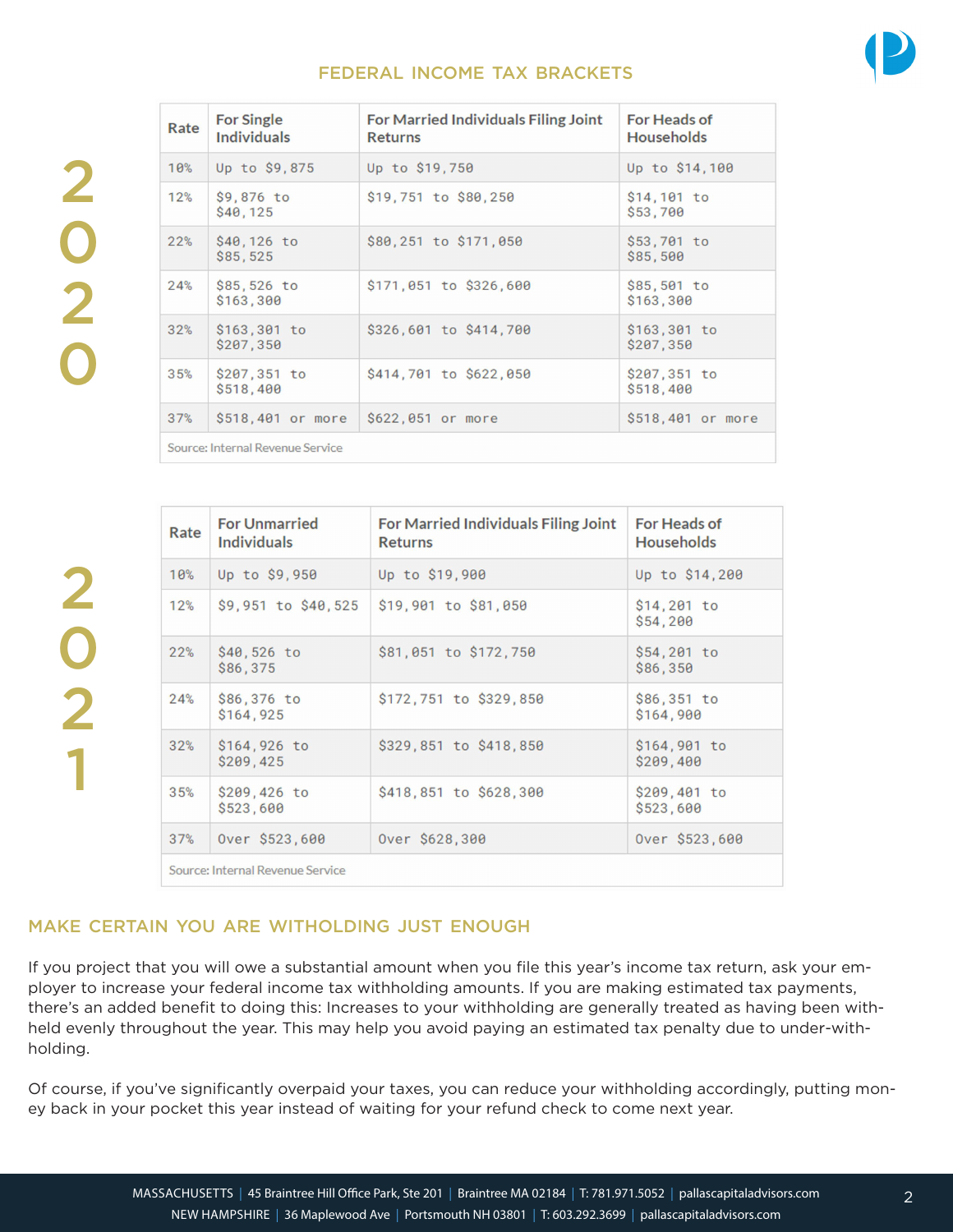

# BE AWARE OF THE ALTERNATIVE MINIMUM TAX

Originally intended to prevent the very rich from using "loopholes" to avoid paying taxes, the alternative minimum tax (AMT) now reaches further into the ranks of middle-income taxpayers.

The AMT rules disallow certain deductions and treat specific items, such as incentive stock options, differently. As a result, AMT liability may be triggered by such items as:

- The standard deduction
- Large deductions for state, local, personal property, and real estate taxes
- Exercising incentive stock options

If it appears you'll be subject to the AMT, you'll need to take a very different planning approach than you would otherwise consider. For example, if you are subject to the AMT in 2020, prepaying 2020 state and local taxes will not help your 2020 tax situation and may hurt your 2021 bottom line.

If you think AMT is going to be a factor, consider talking to a tax professional about your specific tax situation.

# REVIEW BUSINESS TAX STRUCTURE

For the closely-held business owner - once again the decision to be taxed as a C Corporation vs. a passthrough entity (S Corp, Partnership, Sole Proprietor) should be reviewed. Both the immediate and long-term impacts of the decision should be carefully considered.

# INCOME TIMING STRATEGIES

#### Defer Income to 2021:

Consider any opportunities you have to defer income to 2021. For example, you may be able to defer a year-end bonus or delay the collection of business debts, rents, and payments for services. Doing so may allow you to postpone paying tax on the income until next year. If there's a chance that you'll be in a lower income tax bracket next year, deferring income could mean paying less tax on the income as well.

#### To delay income to the following year, you might be able to:

- Defer year-end bonuses
- Defer the sale of capital gain property (or take installment payments rather than a lump-sum payment)
- Postpone receipt of distributions (other than required minimum distributions) from retirement accounts

#### Accelerate Deductions:

Similarly, consider ways to accelerate deductions into 2020. If you itemize deductions, you might accelerate some deductible expenses, or you might consider making next year's charitable contribution this year instead.

#### To accelerate deductions into this year:

- Consider paying medical expenses in December rather than January, if doing so will allow you to qualify for the medical expense deduction.
- Prepay deductible interest
	- Make sure the mortgage payment is made before year-end, and consider prepaying certain other expenses, such as state income tax. (However, do not bother prepaying interest, insurance premiums, or rent on investment property; these prepayments cannot be deducted.)
- Make deductible alimony payments early
- Make next year's charitable contributions this year
	- These may be made by check or credit card. Coordinate charitable planning and tax planning by considering the donation of appreciated securities.
- Business expenses deductible on Schedule C. This may be the perfect time for self-employed individuals to upgrade their computers or purchase office furniture. Charges to a credit card qualify if they are made before year-end, even if the credit card balance is not paid until the following year.
- Contributions to 529 plans. Taxpayers who take a state tax deduction need to get their contributions in by December. 31.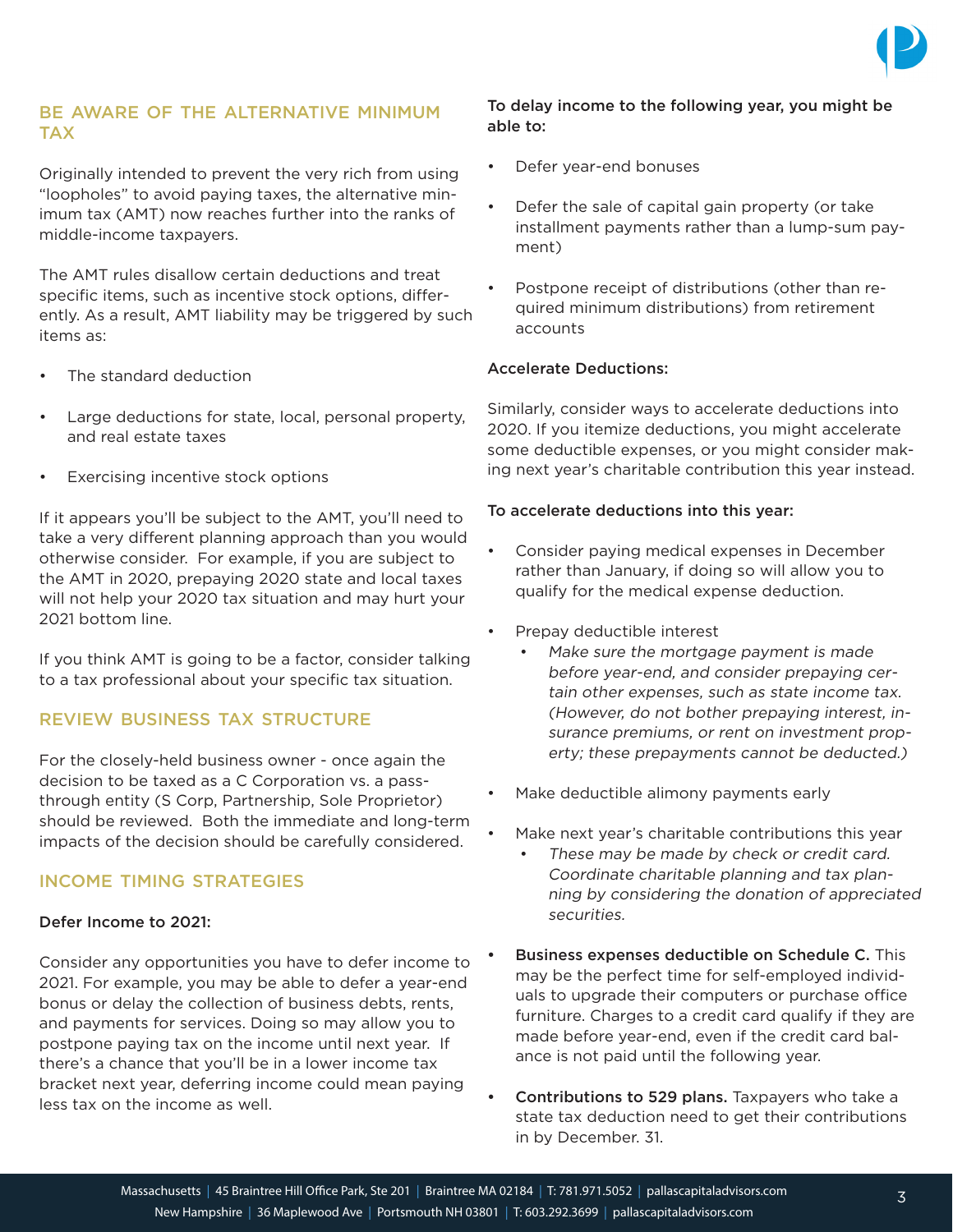#### Accelerate Income to 2020:



Based on President-elect Biden's campaign pledge not to increase taxes on those making less than \$400,000, accelerating income is something to consider if you know your 2021 income will exceed that threshold.

#### Defer Deductions:

If tax rates are expected to increase, the strategy is to push deductions to the following year so that you can offset income that would otherwise be taxed at the higher rate.

If paying an expense or making a charitable contribution is not going to yield a benefit in 2020, waiting until 2021 may make sense to give yourself an increased opportunity for those deductions to save on tax.

Democrats have urged the repeal of the \$10,000 cap on itemized deductions for state and local income and property taxes (SALT). If you have a property tax bill that can be paid next year and are wondering if you might hold off the payment, that could be a good idea. If you are over the \$10,000 limit for 2020, it is better to have a chance for a deduction in 2021 than none in 2020.

# INVESTMENT PLANNING STRATEGIES

#### Accelerate Gains:

Biden's campaign proposals would significantly increase the capital gains tax for taxpayers with income over \$1 million. While details are not clear, the proposal could increase the 20% federal tax rate on long-term capital gains to nearly double at 39.6%.

With this great of a potential increase in the capital gains tax rate in 2021, it may make sense for taxpayers with appreciated assets to consider selling before the end of 2020 to lock in the current more favorable tax rates. However, with control of Congress still up in the air and tax laws uncertain, it is a difficult decision to make.

#### Defer Unrealized Losses:

Under a Biden tax plan, losses become more valuable. If you believe that capital gains rates could be significantly higher after this year, consider taking those losses in future years.

By deferring sales to 2021, your tax bill could be postponed until April 2022. But if Biden's proposals become law effective to the date of sale, that tax bill could be doubled.

#### Do Not Let The Tail Wag the Dog:

You should not make investment decisions for tax reasons alone. The underlying economics for any major asset transaction should always be the guiding force. Your main guide should always be the underlying investment decision, especially for regular events like rebalancing your portfolio.

#### RETIREMENT ACCOUNT PLANNING **STRATEGIES**

#### Max Out Your Retirement Accounts:

You can put up to \$6,000 into an IRA in tax-year 2020; \$7,000 if you are 50 or older. You will have until Tax Day to make a 2020 tax-year contribution. The sooner you contribute, the longer your assets can grow tax-deferred.

Contributions to your 401(k) are automatically deducted from each paycheck. Contributions for tax-year 2020 must be made by the end of the year to count against 2020 income. The 401(k) contribution limit is \$19,500 for 2020 and the catch-up limit is \$6,500.

We strongly suggest that you contribute the minimum amount necessary to receive your entire employer's match. Do not leave free money on the table.

#### This Year's RMD Waiver:

If you are 72 (or turned 70½ before January 1, 2020), you are obligated to take a required minimum distribution (RMD) from your IRA. But this year (2020) is an exception.

Thanks to the CARES Act, the RMD waiver applies to everyone with a 401(k), IRA, 403(b), or 457(b) account. Owners of inherited IRAs may suspend RMDs for 2020, too.

If RMDs were already taken, they can be repaid if they are otherwise eligible for rollover. This means any repayment must be made within 60 days and is subject to the once-per-year rollover rule (since the August 31 deadline that relieved these rules has passed).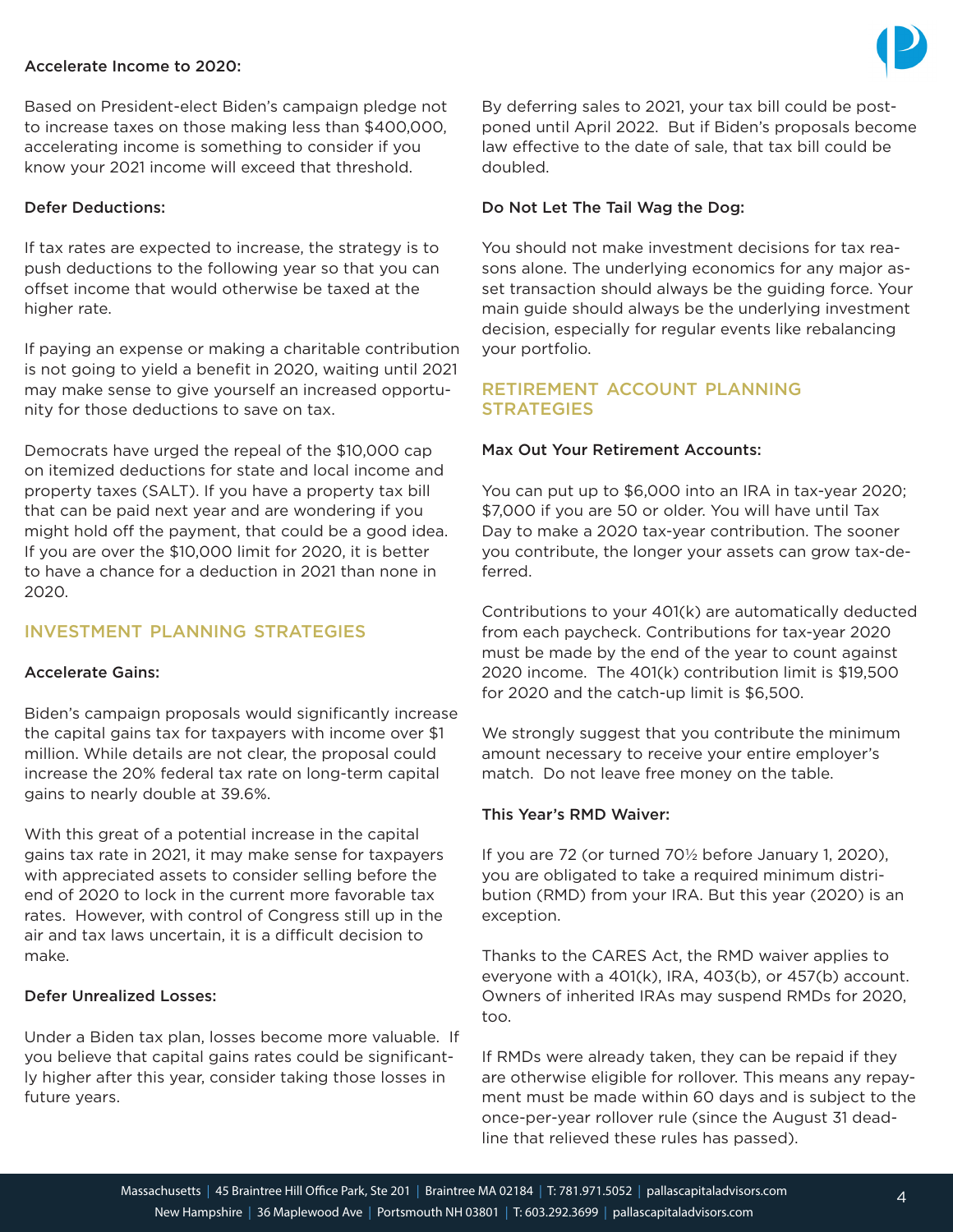

However, if you are a "qualified individual" who has been impacted by COVID-19, then you don't need to worry about either the August 31 deadline or the 60 day deadline as you have three years to pay back the amount (up to \$100,000).

#### Qualified Charitable Distribution:

If you are over 70½, you may be eligible to transfer up to \$100,000 from your IRA to a charity without paying taxes on the distribution. This is called a qualified charitable distribution or QCD. Moreover, a QCD satisfies the RMD requirement as long as certain rules are met.

# Perform ROTH Conversions Before December 31st:

If you have been hesitant about converting traditional IRAs or pretax 401(k) funds to Roth accounts, this may be the perfect time to take action. Even though you would be paying taxes on the conversion now, we are in a low tax environment and it is very possible that taxes will increase in future years, particularly if there is a "blue wave." In addition, 2020 taxable income for individuals could be lower than in the past as a result of lost income from the pandemic as well as waived RMD's.

Just keep in mind that recent legislation has eliminated the option to recharacterize a Roth IRA conversion. You no longer get a "mulligan."

#### Consider the Need for a Coronavirus-Related Distribution:

Under the CARES Act, individuals under 59½ who are "qualified individuals" can withdraw up to \$100,000 of coronavirus related distributions (CRDs) from IRAs and/or company plans if needed. CRDs are not subject to the 10% early distribution penalty, and there is the option to spread the taxable income over a threeyear period.

#### Utilize the Net Unrealized Appreciation Strategy:

The net unrealized appreciation (NUA) can be a lucrative tax-planning tool for individuals with highly appreciated company stock in their 401(k). NUA allows an individual to pay ordinary income tax on the cost basis of the shares (not the total value of the shares) when withdrawn. The difference between the two—referred to as the NUA—is not taxable until the shares are sold (and at favorable long-term capital gains rates).

It is important to remember that the participant's entire account must essentially be emptied (with a few limited exceptions) within one calendar year. Therefore, if you plan to use this strategy, you need to ensure the lump sum distribution occurs by December 31.

#### Evaluate 2020 IRA Contributions and Trust Beneficiary Documentation:

Taxpayers who made excess contributions to their IRA for 2020 have the option to remove it, plus the net income attributable, by October 15, 2021, and the 6% excess contribution penalty will not apply.

In regard to beneficiaries, if an IRA owner or retirement plan participant named a trust as a beneficiary and died in 2020, it is important that the trustee provide the required documentation to either the IRA custodian or the plan administrator by October 31, 2021. If the trustee does not submit the paperwork by the deadline, the trust will not meet the "look-through rules," and trust beneficiaries may lose advantageous tax treatment for distributions from the trust.

# ESTATE PLANNING STRATEGIES

#### Time To Revisit Your Estate Planning?

The end of 2019 saw the SECURE Act, which brought many changes that make updating an estate plan a priority, including new rules for how individuals can leave their retirement accounts to their beneficiaries.

Now in 2020, the pandemic has also put a spotlight on the lack of coordination in estate plans. Coordination gaps can range from not funding a revocable trust and having outdated specific bequests, to the need to review the details of a health care directive and ensure that plans for incapacity address the health care realities we've seen under COVID-19.

The high gift and estate tax exemption amount of \$11.58 million per person in 2020 (\$23.16 million for a married couple) has left many people thinking that they do not need to worry about estate taxes. If the exemption amount decreases, whether under the Biden presidency or through the sunset of the current rules in 2026, more families and individuals will want to consider making gifts for tax purposes. Estate plans may also need to be updated to address transferring assets in ways that consider a lower threshold for tax.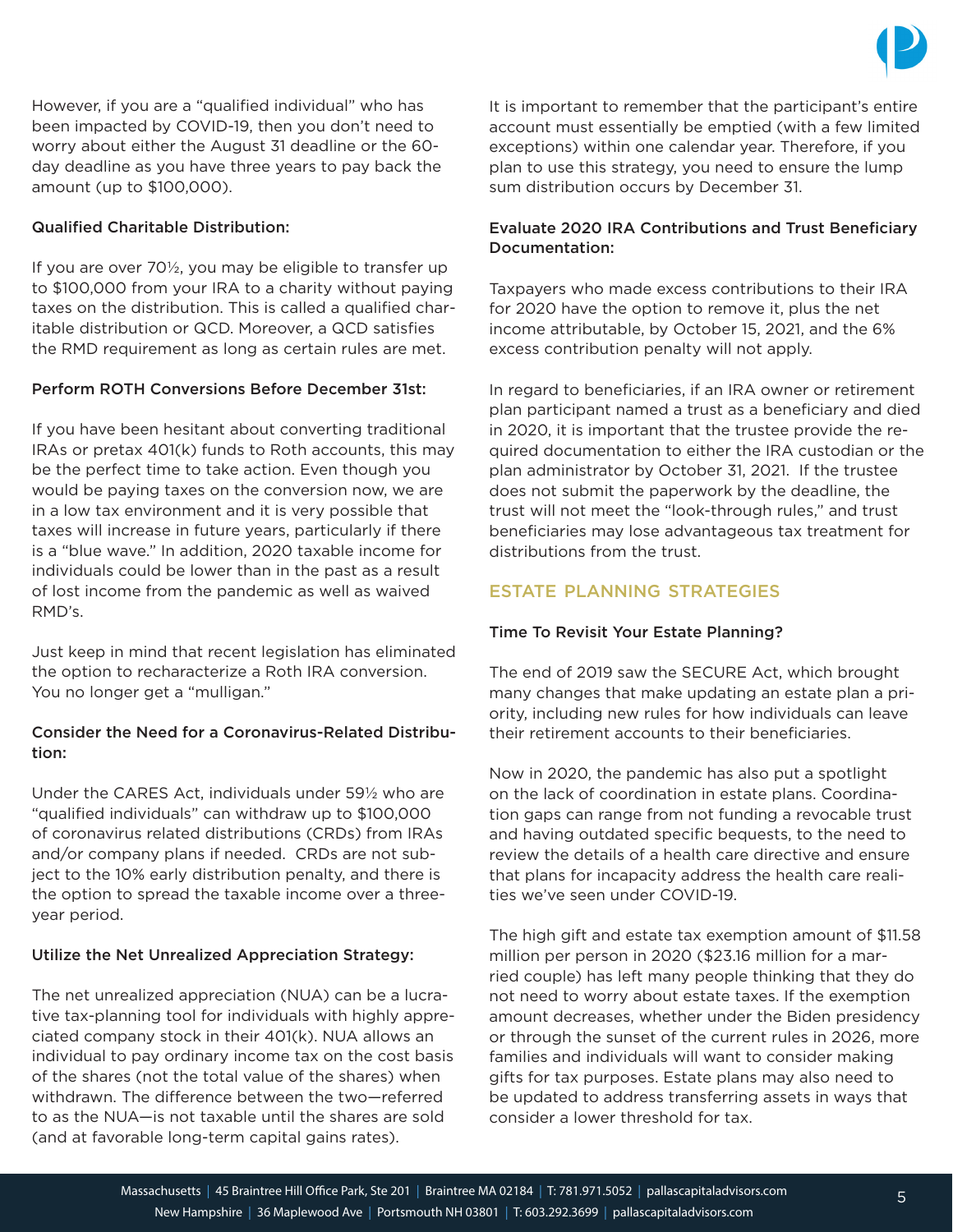Notably, this reversion of the current estate tax exemption amount back to its pre-TCJA limits was already scheduled to occur in 2026 – after the Tax Cuts and Jobs Act sunsets – but the Biden tax plan would accelerate that reversion back to the old limits in 2021 instead.

The current law states that heirs can receive appreciated assets with a step-up in basis to the asset's fair market value at the time of death. Therefore, appreciated assets can be transferred at death without a capital gains tax liability. However, Biden's tax plan also proposes to eliminate the step-up in basis rules which could result in even lower-earners potentially facing a significant and problematic tax bill on inherited assets.

Of course, there are always the standard reasons to update an estate plan for major life events, like marriage, divorce, and the birth of children or grandchildren.

#### Strategies to Reduce Estate Tax:

Under the current law, married couples can transfer assets of \$23.16 million without incurring federal estate tax. Individuals can gift up to this amount without paying any federal gift tax on it during their lifetimes, and any remaining exclusion can be used to offset estate taxes at death.

A structured sale or gifting strategy throughout the owner's lifetime can be a good way to mitigate taxes for the beneficiary should Biden's plan pass. High net worth individuals should consider using as much of their exemption in 2020 as their circumstances allow.

The IRS has stated that there will be no clawback if these exemptions are used now, even if the exemption is later reduced. Therefore, it is important for wealthy individuals to know they must use it now or possibly lose it.

Other strategies that can be considered to deal with a smaller exemption in the long-term can potentially include the use of Grantor Retained Annuity Trusts (GRATs), Charitable Lead Annuity Trusts (CLATs), and sales to Intentionally Defective Grantor Trusts (IDGTs). Life insurance could see renewed potential as a tool to provide liquidity and/or mitigate the burden of a high tax liability resulting from the inheritance.

#### FINAL THOUGHTS

While Joe Biden's campaign proposals included several significant tax changes, his presidency appears likely to face a divided Congress that may make it difficult to fully get his agenda passed. Yet, at the same time, the January run-off elections for both Senate seats in Georgia preserve the possibility of a Democrat-controlled Congress, where the Biden tax proposals could more easily be pushed through to law. We await that outcome, and any planning ramifications it may have.

Your personal situation is unique. Reviewing it – especially in light of much uncertainty is important, but making a plan and taking action is what will make the difference. With a historic year coming to an end, these year-end planning strategies could prove to be more critical than ever.

Sincerely,



James Landry, ChFC Chief Operating Officer, Director of Planning Pallas Capital Advisors